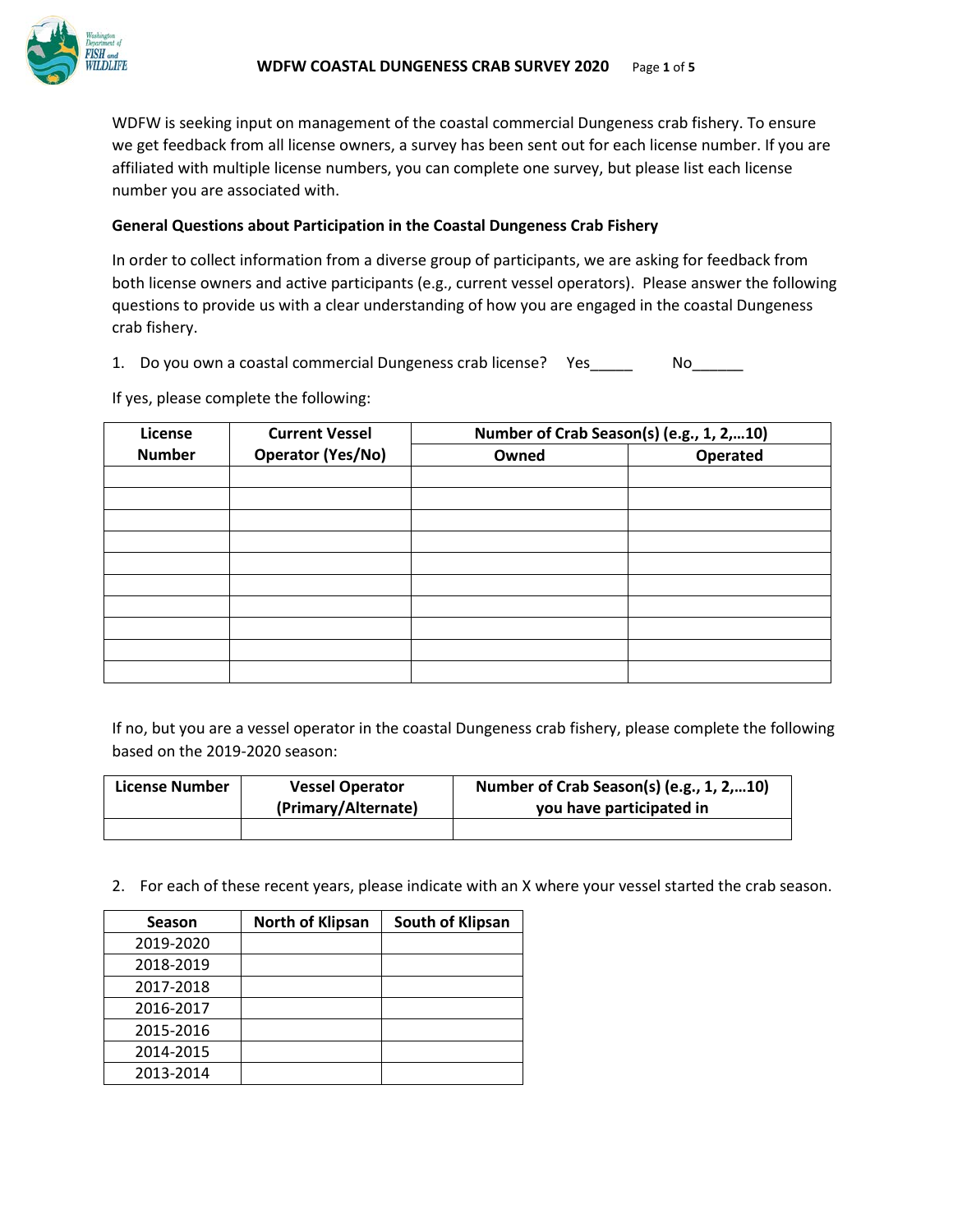

3. Where do you primarily fish?

North of Point Chehalis (including Grays Harbor) \_\_\_\_\_\_\_\_\_ South of Point Chehalis

# **License Ownership**

4. To maintain the integrity of the current fleet and prevent license consolidation, do you support a limit on the number of licenses one individual or company could own going forward? For example, this would not change current license ownership but considers a cap on future ownership. Yes\_\_\_\_\_ No\_\_\_\_\_\_

## **Pot Limits**

In 2018, we asked you about various options for reduced pot limits.

In conversations with the Crab Advisory Board, we believe that the fleet's opinions on this topic may have changed. So, we are asking some of the same questions again:

First, in regards to the use of temporary pot limit reductions at the start of the season: Temporary pot limit reductions can be used in a number of different ways; for example, to *potentially* shorten the agreed-to tribal head-start time or to ensure that the state season is not delayed past January 15 for the opening north of Klipsan Beach. In addition, temporary pot limits can be implemented such that the reduction is in place for a set period or gradually increased over time. In theory, a larger pot limit reduction would reduce the delay for the state season opening by more days than a smaller pot limit reduction.

For illustration, different temporary pot limit reductions are shown in the table below.

| <b>Reduction in pot limit</b> | <b>Permanent pot limit of 300</b> | <b>Permanent pot limit of 500</b> |  |
|-------------------------------|-----------------------------------|-----------------------------------|--|
| 20%                           | 240                               | 400                               |  |
| 30%                           | 210                               | 350                               |  |
| 4በ%                           | 180                               | 300                               |  |

*Temporary Pot Limits in the Area North of Klipsan Beach*

- 5. In general, do you support the use of temporary reduced pot limits if the state fishery could open earlier? Yes\_\_\_\_\_\_ No\_\_\_\_\_\_
- 6. Would you support a temporary 20% pot limit reduction if it potentially shortens the head start by one week? Yes\_\_\_\_\_\_\_ No\_\_\_\_\_\_
- 7. Would you support a temporary 40% pot limit if it potentially shortens the head start by more than two weeks? Yes \_\_\_\_\_\_\_ No
- 8. In rare circumstances, when crab is in good condition (meat recovery and no domoic acid) in Washington but, the majority of the west coast, including Oregon and California, remain closed,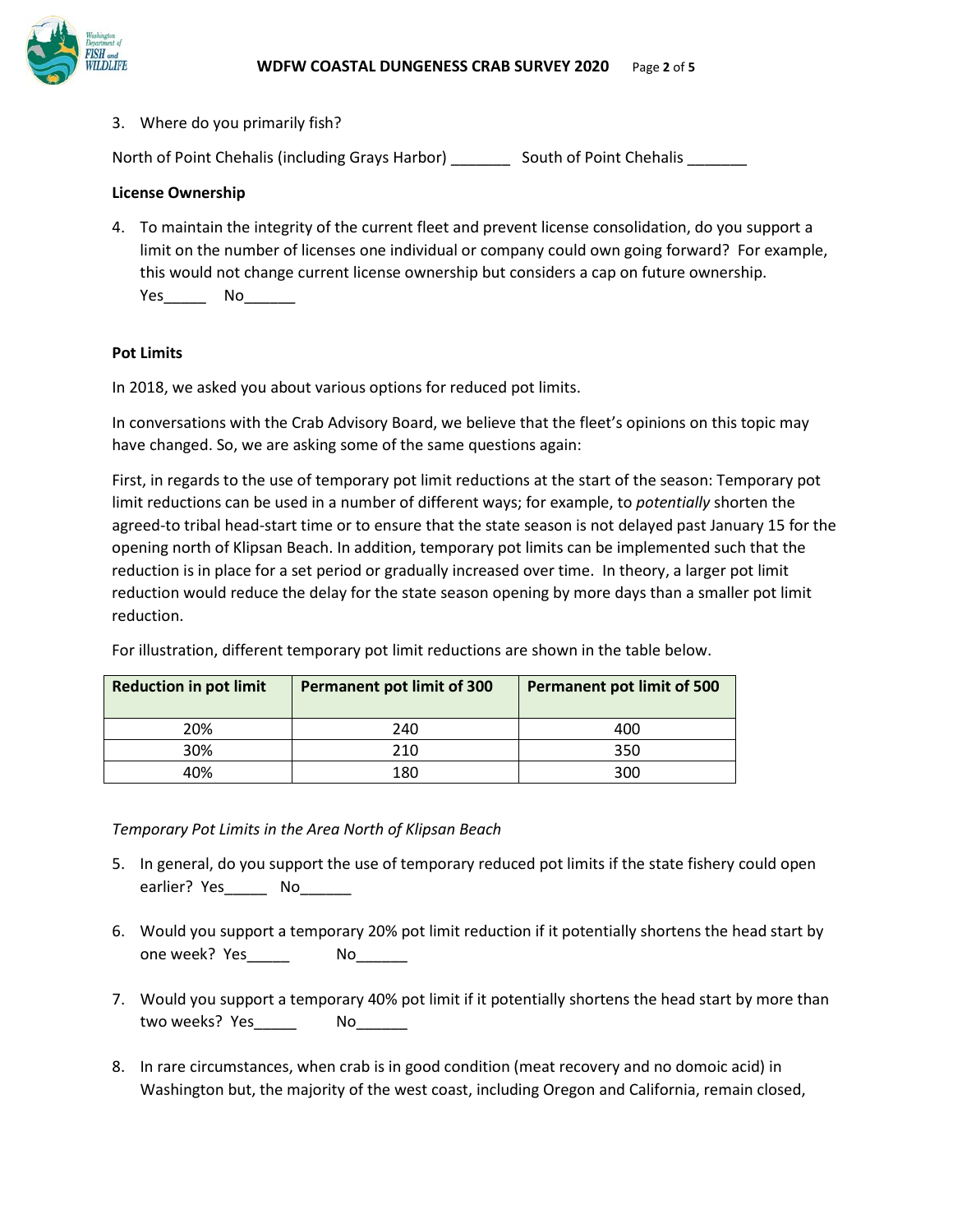

would you support opening the area between Point Chehalis and Klipsan Beach only? When answering this question please consider that any opening in this area would not only be subject to Tri-State Fair Start Provisions, but also significantly reduced pots limits and other fair start rules when the area north of Point Chehalis opens.

Yes\_\_\_\_\_ No\_\_\_\_\_

9. In some years, if circumstances warranted it (meat recovery is sufficient and no domoic acid) would you support opening the area south of Point Chehalis in line with the Tri-State opening criteria? When answering this question, please consider that opening this area would not only be subject to Tri-State Fair Start Provisions, but it would also necessitate significantly reduced pot limits and other fair start rules when the area north of Point Chehalis opens.

Yes\_\_\_\_\_ No\_\_\_\_\_

## *Temporary Pot Limits in the Area South of Klipsan Beach*

Temporary pot limit reductions are already used as a tool to reduce crowding when the season opens in the area south of Klipsan Beach before the area north of Klipsan Beach opens. To reduce the crowding of gear in this area at the beginning of the season, the advisors have asked us to gauge industry interest in expanding the temporary pot reduction, starting with fewer pots when the season opens and gradually increasing the number of pots allowed over a longer time.

A sample timetable for the following two questions is also included below for illustrative purposes.

- 10. Do you support expanding the temporary pot limit in the area south of Klipsan Beach, starting with a lower pot limit than is in place now and gradually increasing the number of pots allowed over a longer period of time? Yes\_\_\_\_\_\_ No\_\_\_\_\_\_
- 11. Alternatively, do you support a gradual series of pot limit reductions that would start once the area north of Klipsan Beach opens? This would progressively reduce effort from the start of the season until May 1, bringing pot limits into alignment with the new summer pot limits.

| Area              | Opening | N of Klipsan | Step-1         | Step-2         | May $1$ |
|-------------------|---------|--------------|----------------|----------------|---------|
|                   | Limit   | opener       | (e.g. March 1) | (e.g. April 1) |         |
| Q10, S of Klipsan | 330/200 | 375/225      | 400/250        | 500/300        | 330/200 |
| Q11, S of Klipsan | 400/250 | 500/300      | 400/250        | 375/225        | 330/200 |
| N of Klipsan      |         | 500/300      | 500/300        | 500/300        | 330/200 |

## **Effort Reduction**

WDFW and the Coastal Dungeness Crab Advisory Board have been discussing tools to improve the efficiency and economic benefit to participants in the Washington Dungeness crab fishery. Effort reductions such as pot limits or reducing the number of participants may be effective at reducing fishing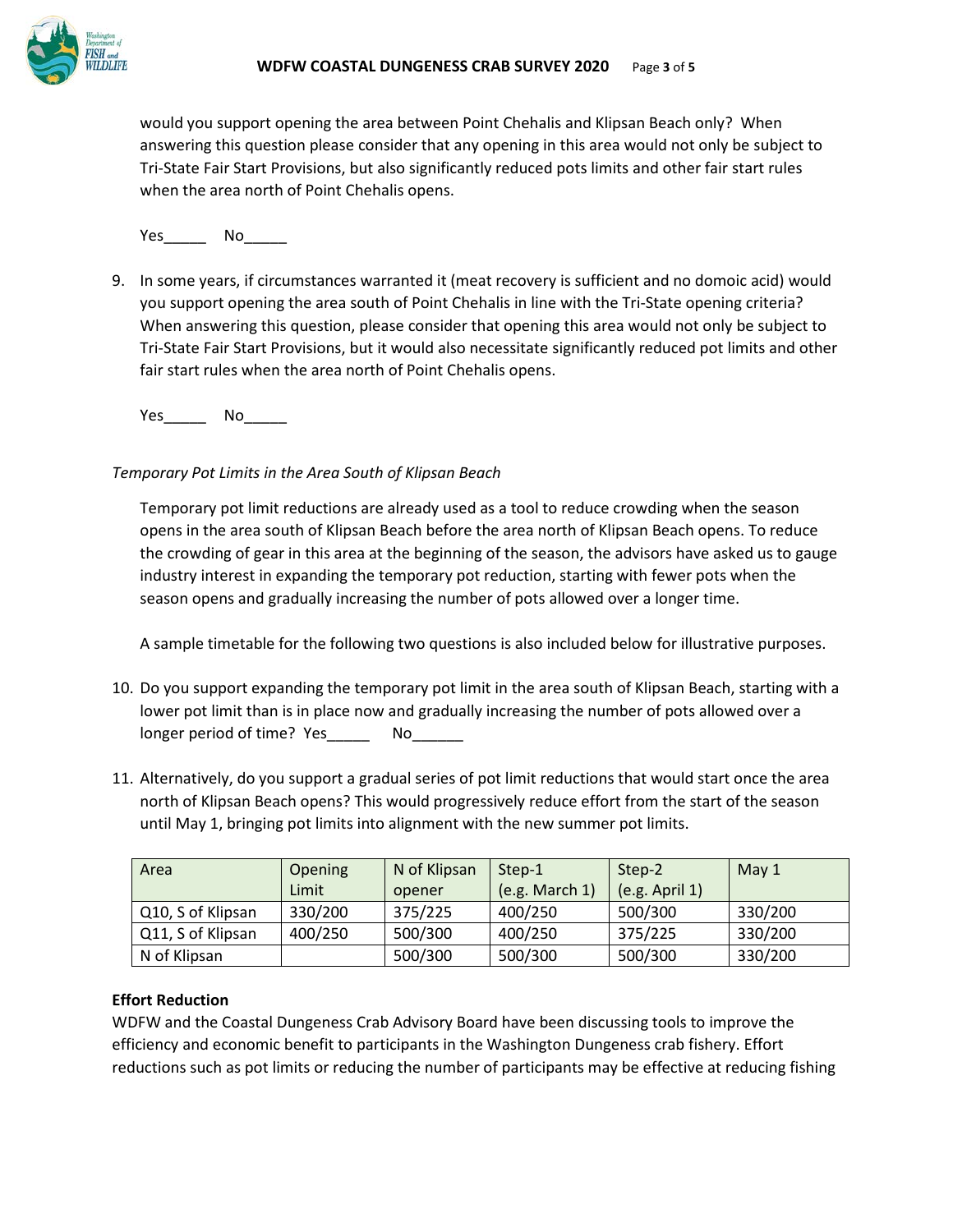

costs and increasing efficiency. These tools could also be considered as measures to reduce the risk of whale entanglements.

- 12. To reduce effort in the fishery in general, do you support a permanent west coast-wide (WA, OR and CA) pot limit? Yes\_\_\_\_\_\_\_ No\_\_\_\_
	- a. Do you support a temporary west coast-wide (WA, OR, and CA) pot limit from May 1 through the end of the season? Yes\_\_\_\_\_\_\_\_ No\_\_\_\_\_\_\_
- 13. Do you support potentially reducing the permanent pot limits assigned to Washington licenses from 500 and 300 to something lower? Yes No

If yes, would you support: A 10% reduction? Yes No A 20% reduction? Yes\_\_\_\_\_ No\_\_\_\_\_ A 50% reduction? Yes\_\_\_\_\_\_\_ No\_\_\_\_\_

- 14. Do you support a buyback program? Yes\_\_\_\_\_\_\_ No\_\_\_\_\_\_\_
	- a. Would you support a buyback program that requires industry funding or partial industry funding? Yes\_\_\_\_\_\_\_ No\_\_\_\_\_\_\_
- 15. To address gear crowding and fishery overcapitalization, do you support pot stacking (where one license holder could buy a second license – but only use a portion of the pots assigned to the second license)? Yes No

## **Other/Miscellaneous**

16. In 2010, WDFW worked with the coastal Dungeness crab industry to revise RCW 77.70.350 to allow vessel designation changes once per year (September 15 to September 15). Do you support a legislative change that would extend the period for vessel designations to once every two years (September 15 to September 15)? Any changes would maintain the current exemption for vessels that are lost or in disrepair.

Yes\_\_\_\_\_\_ No\_\_\_\_\_\_\_

WDFW is interested in learning more about whale entanglement risk and understanding how the Washington coastal crab fleet currently uses different types of line may be helpful in the future.

| 17. What type(s) of line do you fish with? Floating |  | Sinking | Neutral buoyancy_______ |
|-----------------------------------------------------|--|---------|-------------------------|
|-----------------------------------------------------|--|---------|-------------------------|

Some fishers rig their gear with a combination of line types. If you do this, please describe or draw/label the diagram on the next page to show where each line type is used in your pot/line/buoy setup.